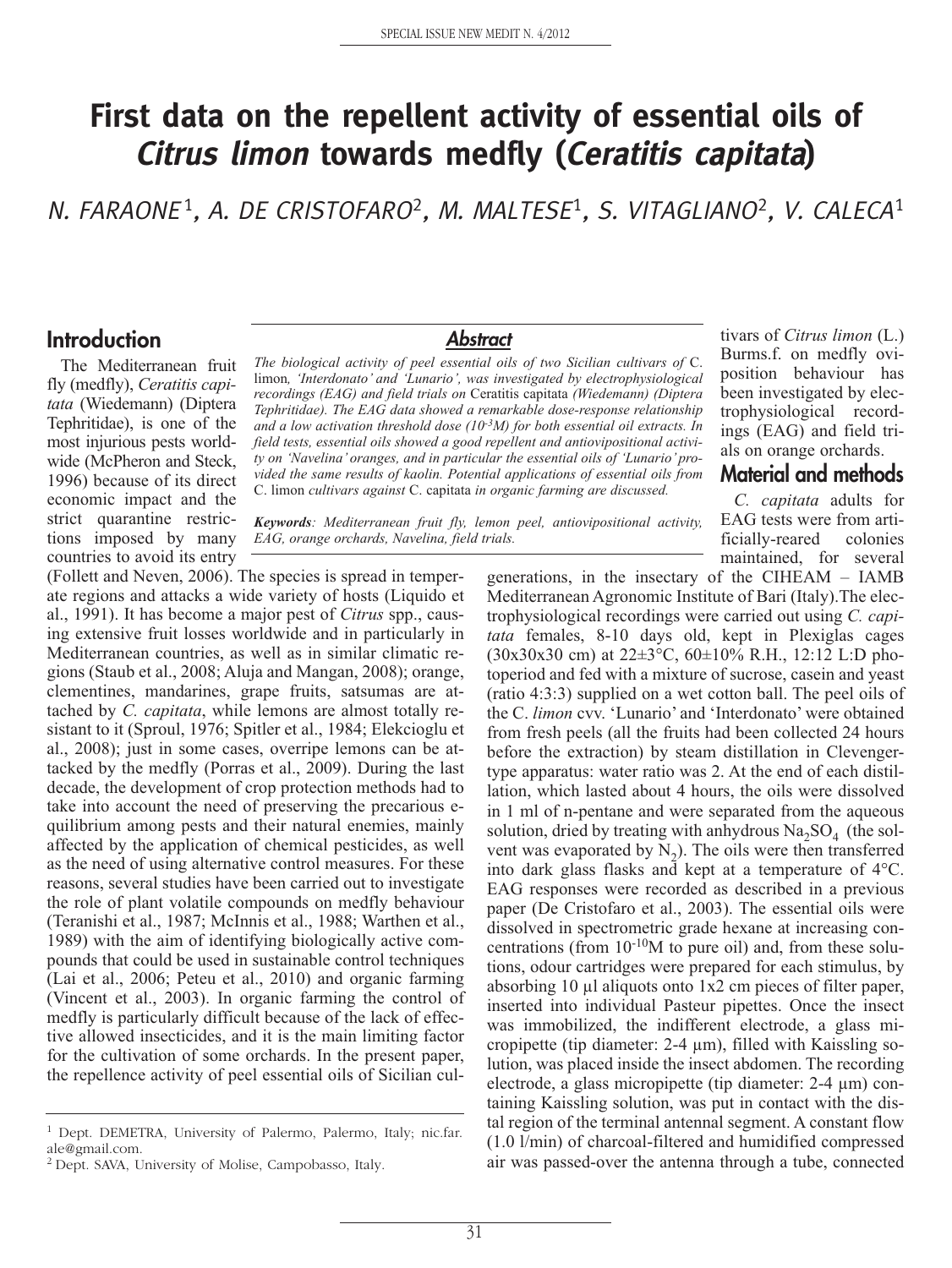with the primed cartridge and positioned ca. 1 cm from the antenna. When activated, the system diverted the purified air through the stimulus cartridge (inserted in the tube), where evaporating volatiles were carried onto the antenna. Stimulation lasted 1.0 s and it was followed by an interval of ca. 1 minute of clean air. For each stimulus, EAG responses were recorded from 10 females flies. Control stimulus (10 µl of the hexane solvent) was interspersed at the beginning and at the end of each experiment. EAG responses were evaluated by measuring the amplitude of negative deflection (mV) elicited by a given stimulus and then by subtracting the amplitude of the response to the hexane control. The amplitude (mV) of the EAG response to each test stimulus was adjusted to compensate for solvent and/or mechanosensory artefacts by subtracting the mean EAG response of the two nearest hexane controls (Raguso and Light, 1998). To compensate for the decrease of the antennal responsiveness during the experiment, the resulting EAG amplitude was corrected according to the EAG response to the standard stimulus (Den Otter et al., 1991). In dose-response curves, the activation threshold was considered to be the lowest dose at which the lower limit of the standard error of the mean response was greater than the upper limit of the standard error for the lowest dilution tested (Sant'ana and Dickens, 1998). Saturation level was taken as the lowest dose at which the mean response was equal to or less that the previous dose (Germinara et al., 2009).

One-way analysis of variance (ANO-VA) followed by Tukey-HSD test (critical values corresponding to  $P =$ 0.05) was used to classify the mean EAG responses to different concentration of an essential oil. Field trials were carried out in October 2011 in an organic orange orchard (Cooperativa Arcobaleno) in Villafranca Sicula (Agrigento Province, Sicily). The trial orchard cultivated with *Citrus sinensis* (L.) Osbeck, cv. 'Navelina', consisted of 28 rows with 8 trees per row. C. capitata males were monitored by eight pheromone traps (Traptest® Isagro), baited with trimedlure and were checked every 10 days from

September until November. To evaluate the efficacy of the different treatments, plots were arranged in one area of the experimental orchard, involving 5x3 trees for each plot, separated from the other ones by a row of untreated trees. The following treatments were compared: untreated control; kaolin (95% kaolin formulated product: Surround® WP, Engelhard Corp. Iselin NJ, USA) was used at a rate of 5 kg in 100 L of water (Lo Verde et al., 2011); bentonite (formulated product DalCin Formula 7/3-2010) was used at the same rate of kaolin; 'Lunario' essential oil formulation (from *C. limon* cv. 'Lunario'); 'Interdonato' essential oil

formulation (from *C. limon* cv. 'Interdonato'). Essential oils treatment mixture consists of 0.3 % of pure essential oil and 0.3 % of Tween-80® in 1 L of water; it was prepared the day before the treatment and preserved at 4°C (Blum and Roitberg, 1999; Moretti et al., 2002). Kaolin and bentonite treatments were performed with an atomizer, spraying all the canopy of the tree, while essential oil treatments were performed on each orange with a small hand sprayer. The first treatment was carried out on 11 October at the beginning of the veraison, when fruits become susceptible to *C. capitata* attack; the second treatment was performed on 27 October. One-way analysis of variance (ANOVA) followed by Tukey-HSD test (critical values corresponding to  $P = 0.05$ ) was used to evaluate the percentage of visible punctures for each data and ANOVA repeated measures followed by Tukey-HSD test (critical values corresponding to  $P = 0.05$ ) was applied to compare the trend of visible punctures recorded in the two sampling dates.

### **Results**

The EAG data showed a high sensitivity (about -6.5/-7.0 mV) of the medfly antennae to the essential oils of *C. limon* cultivars and a clear dose-response relationship. Stimulation with various concentrations of essential oil in hexane elicited a typical sigmoid-shaped dose-dependent response (Fig. 1). The activation doses were  $10^{-4}$  M for 'Lunario' and  $10^{-5}$  M for 'Interdonato'; the saturation doses were 10-2 M for 'Lunario' and 10-3 M for 'Interdonato'.

Figure 1 - *Mean (±SE) responses of* C. capitata *antennae males after stimulation (n=10) to increasing doses of 'Lunario' (A) and 'Interdonato' (B)* C. limon *essential oils. A= activation threshold dose; S= saturation threshold dose.*



One-way ANOVA on each essential oil data indicated significant differences among the EAG responses to different concentrations (Tab.1). Field trials have been conducted in an organic orange orchard (*C. sinensis* cultivar 'Navelina'). During field observation (September 30-November 27), the number of males captured was an average of 13 males/trap, showing a low risk of infestation. Two sprays for each treatment were carried out (only one for kaolin) on 11 October and 27 October and two sampling procedures on 3 November and 18 November (Fig. 2). The visual analysis of fruits was carried out on 600 oranges for each sampling procedure.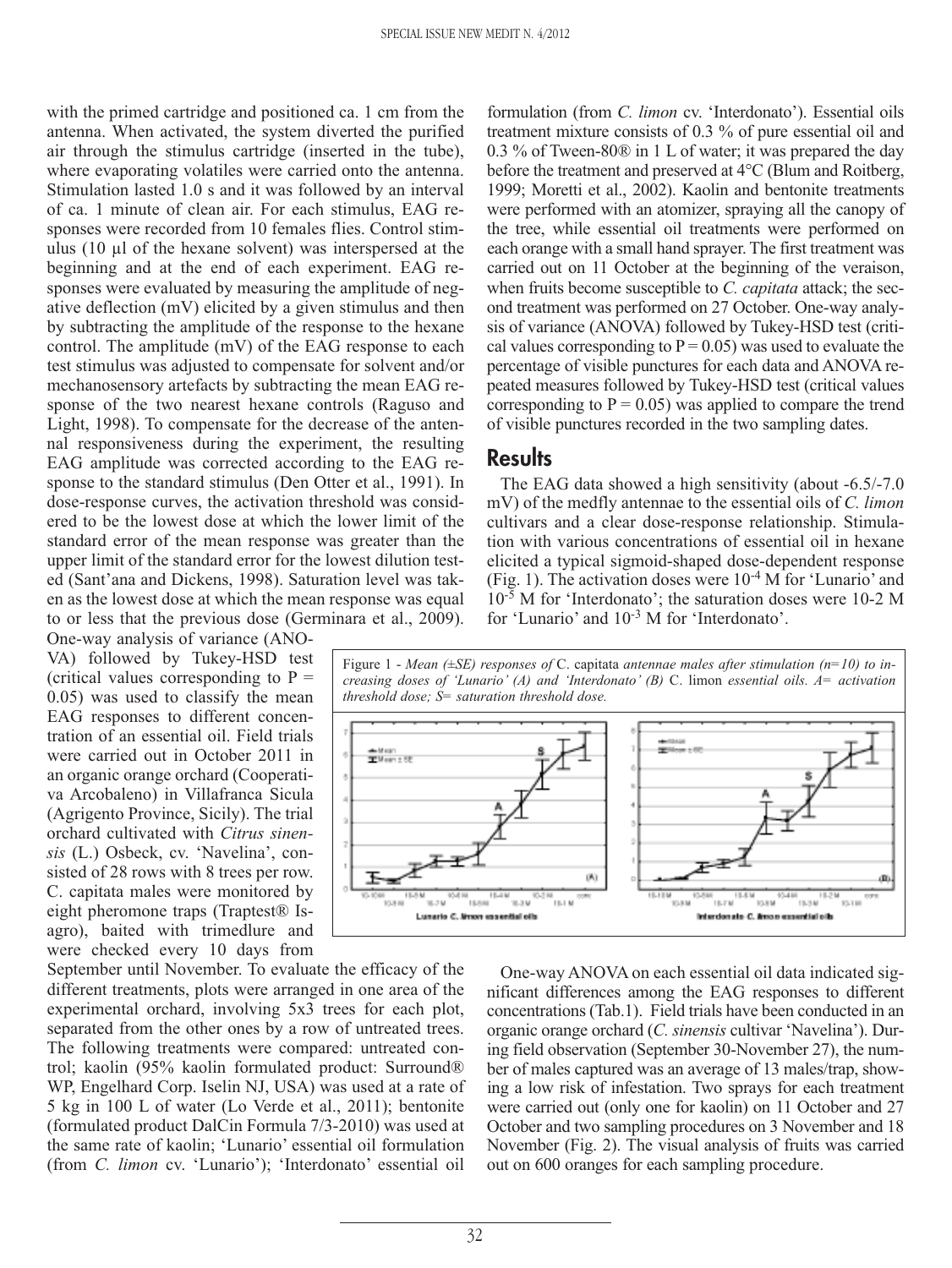Table 1 - *Mean (±SE) responses (mV) of* C. capitata *antennae males (n=10) stimulated by increasing doses of* C. limon *'Lunario' and 'Interdonato' essential oils in hexane.*

| Dose         | Absolute mean EAG response in mV (±SE) <sup>a</sup> |     |               |    |
|--------------|-----------------------------------------------------|-----|---------------|----|
|              | Lunario                                             |     | Interdonato   |    |
| $10^{-10}$ M | $0.5 + 0.1$                                         | a   | $0.0 + 0.0$   | a  |
| $10^{-9}$ M  | $0.4 + 0.1$                                         | a   | $0.07 + 0.04$ | a  |
| $10^{-8}$ M  | $0.9 + 0.4$                                         | ab  | $0.7 + 0.3$   | ab |
| $10^{-7}$ M  | $1.3 + 0.4$                                         | ab  | $0.9 + 0.2$   | ab |
| $10^{-6}$ M  | $1.3 + 0.1$                                         | ab  | $1.2 + 0.5$   | ab |
| $10^{-5}$ M  | $1.6 + 0.4$                                         | abc | $3.2 + 0.9$   | bc |
| $10^4$ M     | $2.8 + 0.8$                                         | bc  | $3.4 + 0.5$   | bc |
| $10^{-3}$ M  | $3.8 + 0.8$                                         | cd  | $4.2 + 0.8$   | cd |
| $10^{-2}$ M  | $5.2 + 0.8$                                         | de  | $5.9 + 0.9$   | cd |
| $10^{-1}$ M  | $6.1 + 0.7$                                         | e   | $6.8 + 0.6$   | d  |
| Conc.        | $6.2 + 0.9$                                         | е   | $7.1 + 0.8$   | d  |

*<sup>a</sup>* Values followed by different letters are significantly different at P  $= 0.05$  (Tukey-HSD test).

Figure 2 - *Trend of visible punctures on fruits damaged by* C. capitata *on different dates as treated with essential oils 'Interdonato', essential oils 'Lunario', Kaolin and Bentonite treatments.*



# **Discussion**

The present study provided remarkable results on the potential use of *C.limon*; essential oils in the control of *C. capitata*. EAG analysis aimed at assessing the electrophysiological response of medfly, showed that the insect is sensitive to essential oils at low concentrations and activation doses are 10-4 M for 'Lunario' and 10-5 M for 'Interdonato'. In field trials, these oils applied on oranges exhibited a good repellent activity (Fig. 2). In the first sampling (Fig. 3A), 'Lunario' essential oils have given a result statistically different from the untreated, but equal to the kaolin, here utilized as an effective product (Lo Verde et al. 2011). The second sampling (Fig. 3B), carried out in the middle of harvest season, also has provided interesting results, because the percentage of visible punctures recorded in kaolin and bentonite remained basically unchanged, while the value recorded for essential oils of 'Lunario' has confirmed that one of bentonite, but statistically different from 'Interdonato' and untreated.

The repellent activity exerted by 'Lunario' *C. limon* essential oils provides an opportunity to deepen this study and enhance the used formulation.

# **Acknowledgements**

We thank Dr. Vito Simeone (CIHEAM – IAMB Mediterranean Agronomic Institute of Bari, Italy) for having provided us insects and Cooperativa Arcobaleno, owner of the organic orange orchard.

# **References**

Aluja, M., Mangan, R.L. (2008): Fruit fly (Diptera: Tephritidae) host status determination: critical conceptual, methodological, and regulatory considerations. Annu. Rev. Entomol. 53: 473-502.

Blum, M., Roitberg, M. (1999): Natural insect repellent formula and method of making same. Patent US 005885600A.

De Cristofaro, A., Anfora, G., Germinara, G.S., Cristofaro, M., Rotundo, G. (2003): Olfactory and behavioural re-

sponses of Phthorimaea operculella (Zeller) (Lepidoptera, Gelechiidae) adults to volatile compounds of Solanum tuberosum L. Phytophaga 13: 53-61.

Den, Otter J.C., Tchicaya, T., Schutte, A.M. (1991): Effects of age, sex and hunger on antennal olfactory sensitivity of tsetse flies. Physiol. Entomol. 16: 173-182.

Elekcioglu, N.Z., Uygun, N., Bozbuga, R. (2008): Status of Me-

Figure 3 - *Percentage of visible punctures on fruits damage ed by* C. capitata *on 3 (A) and 18 (B) November treated with 'Interdonato' essential oils, 'Lunario' essential oils, kaolin and bentonite treatments.*